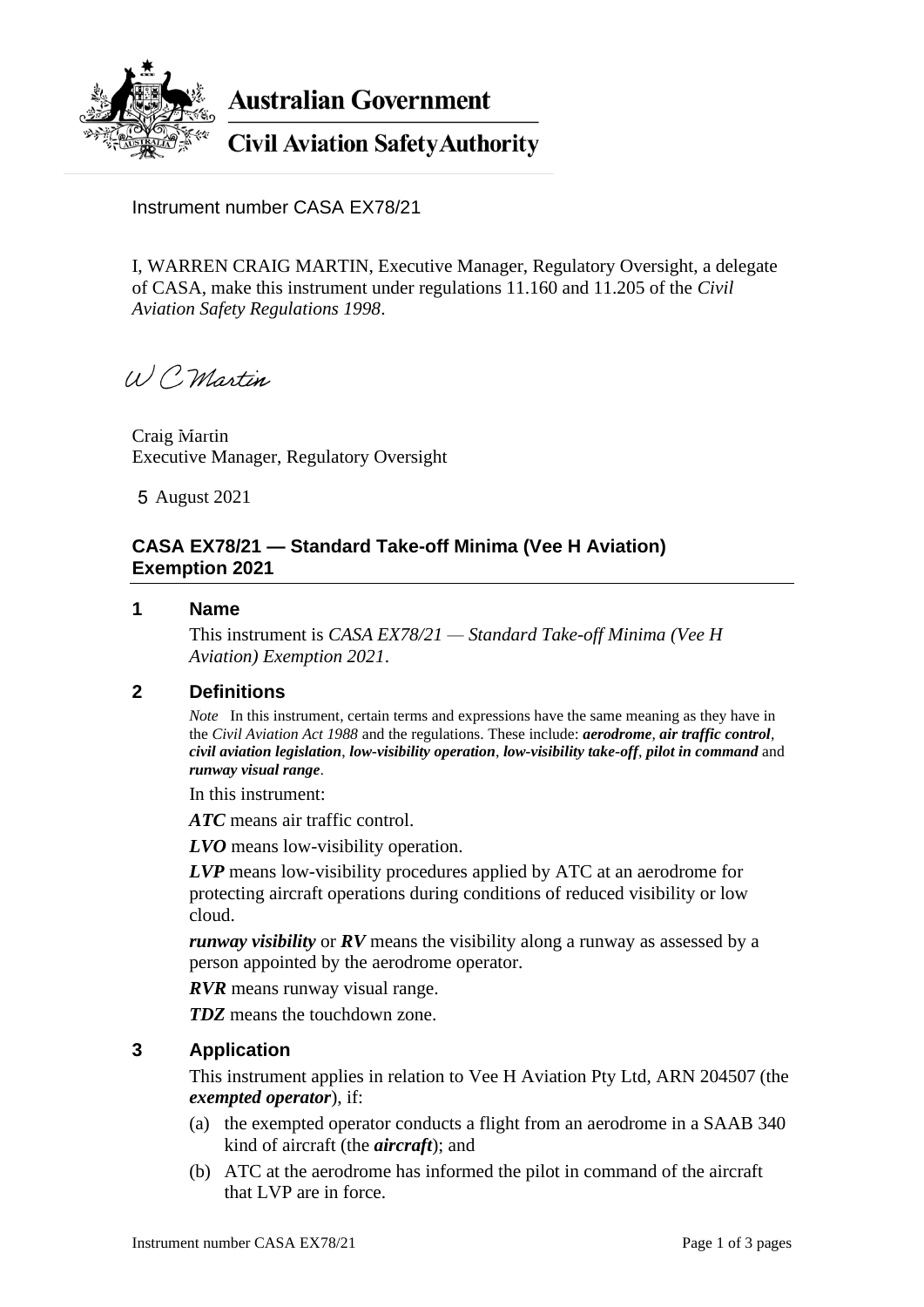# **4 Exemptions**

- (1) The exempted operator is exempt from compliance with subregulation 257 (3) of CAR in relation to the flight.
- (2) The pilot in command of the aircraft is exempt from compliance with subregulation 257 (3) of CAR in relation to the flight.

## **5 Conditions**

- (1) It is a condition of the exemption in subsection 4 (1) that the exempted operator ensures compliance with the requirements mentioned in subsection (3) and Schedule 3.
- (2) It is a condition of the exemption in subsection  $4(2)$  that the pilot in command of the aircraft ensures compliance with the requirements mentioned in subsection (3).
- (3) The requirements are:
	- (a) the aircraft must comply with the meteorological minima for LVO and associated requirements set out in Schedule 1; and
	- (b) the requirements for LVO mentioned in Schedule 2.

## **6 Repeal**

This instrument is repealed at the end of 31 July 2024.

*Note* Approval to conduct a low-visibility operation under this instrument may cease at an earlier date in accordance with subregulation 202.416 (3) of CASR. See the *Civil Aviation Legislation Amendment (Flight Operations—Consequential Amendments and Transitional Provisions) Regulations 2021*.

## **Schedule 1 Operating minima for LVO**

## **Low-visibility take-off minimum**

An aircraft of a kind mentioned in column 1 of Table 1 must not conduct a low-visibility take-off from the aerodrome:

- (a) if the reported RV or RVR for the take-off is less than the meteorological minimum mentioned in column 2 of the Table; and
- (b) unless the condition mentioned in column 3 of the Table is met.

#### **Table 1: Low-visibility take-off minimum**

| Aircraft            | <b>Meteorological minimum</b> | <b>Condition</b>                                                                                                                                                         |
|---------------------|-------------------------------|--------------------------------------------------------------------------------------------------------------------------------------------------------------------------|
| $\text{(Column 1)}$ | (Column 2)                    | $\left($ Column 3 $\right)$                                                                                                                                              |
| <b>SAAB 340</b>     | $350 \text{ m}$               | RV assessments may be used<br>only if RVR is not available.<br>For 350 m or greater RV<br>TDZ, the pilot in command<br>must act as the approved<br>observer for the TDZ. |